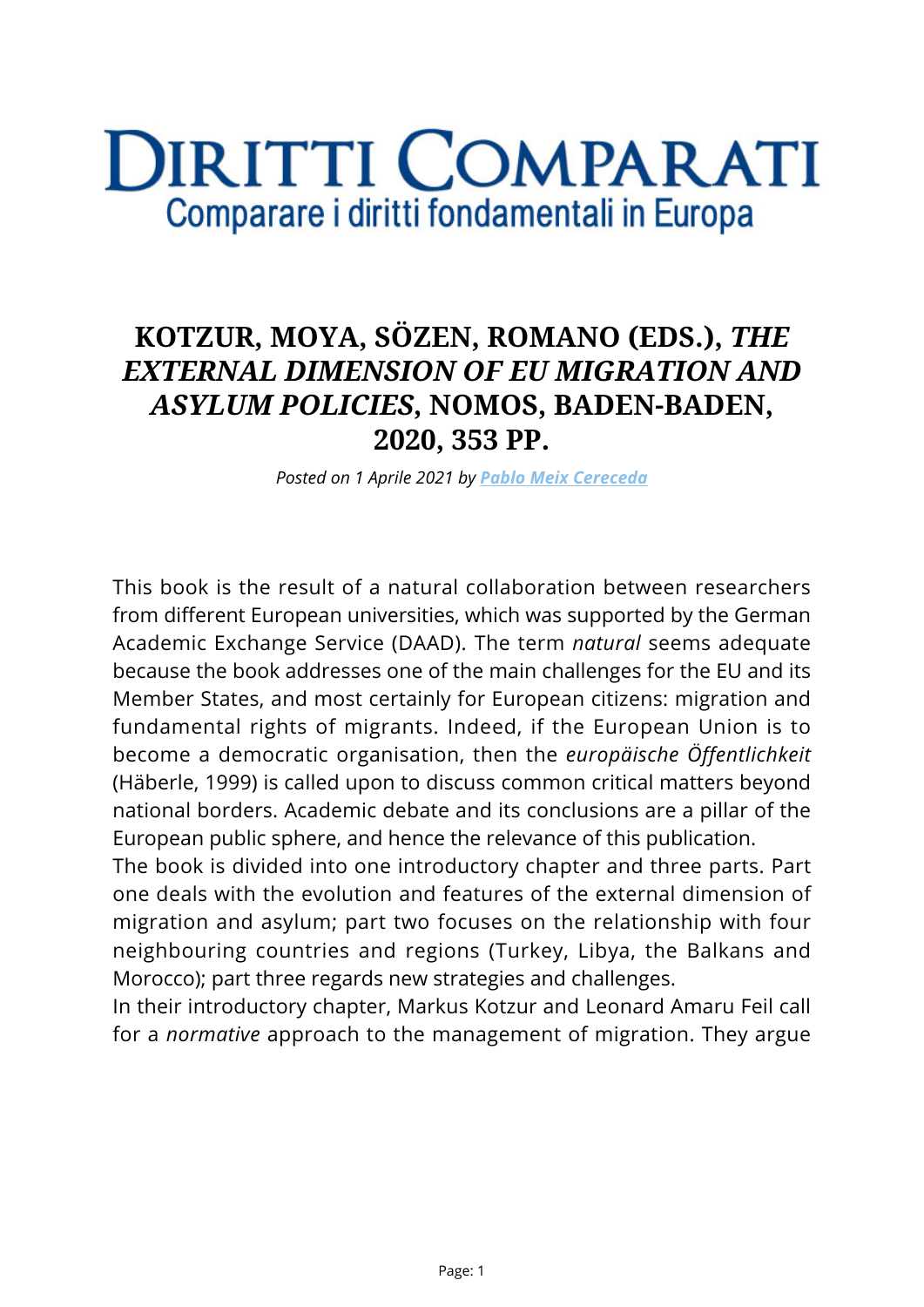that conflicts "should not be subjected to the free play of political forces", which may sound provocative but only reflects the continuing tension between the principle of democracy and the principle of legal certainty*.* While the need for a normative approach to migration is easy to share, it could also be seen as a conclusion rather than a starting point. Human rights, at least those embodied in treaties and constitutions, are indeed normative: in Europe they were theoretically placed at the heart of state power after 1945. Therefore, if human rights are at risk in many kinds of migrations, then we should conclude that such human rights are not just *useful* to manage migration, but *ineluctable* in a constitutional space –which Member States already *are*, and the EU *aims* to become. The chapter, however, does not challenge this view, but rather seeks to persuade the reader that human rights are capable of solving many of the problems linked with migration. Moreover, the two authors advance other thought-provoking ideas to enhance "flexible solidarity", such as a refugee-quotas system inspired by emission trading rules.

Beyond this introductory chapter, the book touches upon many of the open challenges in migration matters.

On a general approach to migration, a number of the authors criticise the fact that migration is mainly viewed in terms of security (Morticelli, or Conte and Savazzi), while others emphasise the neglect of a much-needed humanitarian approach (Romano, Gatta).

In this regard, the book explores two different causes of vulnerability, whether arising from individual reasons (persons at risk in their current location) or from certain problematic locations (external borders and the notorious "hotspots"). To address the first kind of vulnerability, Romano proposes to make a far more ambitious use of humanitarian visas and resettlement policies. It might be added that such policies could help lower the number of mass arrivals to the EU's external borders and improve safety during the journey, thus reducing the overall risks for migrants.

*Hotspots*, in turn, are asylum processing centres at external borders. They consist of a camp, an administrative complex, and sometimes also a detention facility for migrants that are to be removed. According to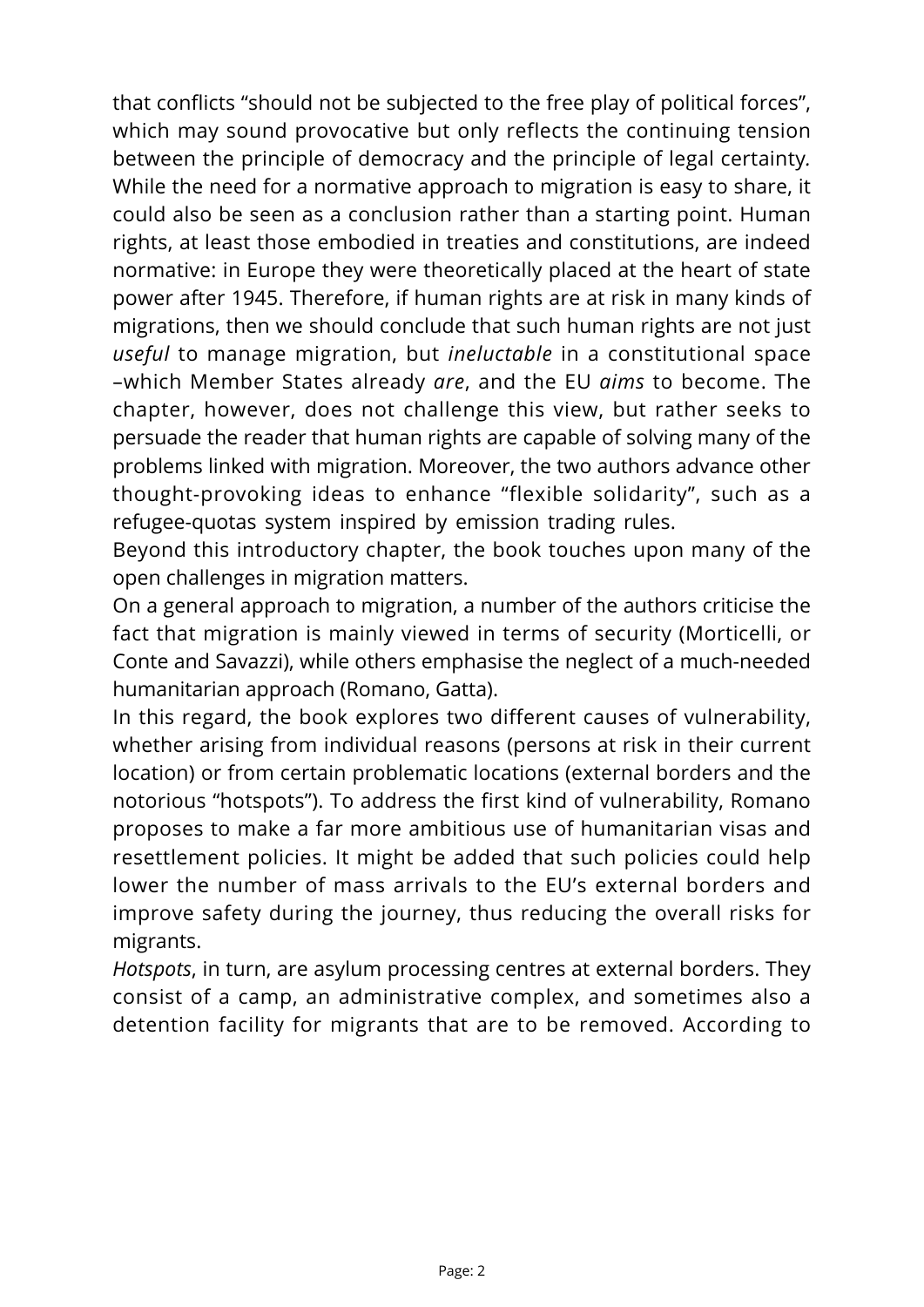Ziebritzki and based on statements by the Fundamental Rights Agency of the EU, the hotspot approach *inherently* leads to a risk of fundamental rights violations. This author criticises that hotspots were initially intended as a temporary mechanism, which, however, appears to have turned permanent. Among the many risks derived from the hotspot approach, the author analyses two of them: the risk of deportation to a non-safe third country (which eventually could result in *refoulement*) and the risk of inhuman or degrading treatment in the reception phase. Both risks are characterised as "widespread" and "inherent" to the regulatory framework. In her chapter, the author even goes on to elaborate on the potential of EU public liability law as a means to assert the responsibility of the Union for violations of individual rights in refugee camps (this aspect is referred to below).

*External borders* in general are examined in the book from different angles. They are critical because it is only at external borders that international protection under EU law may be requested (Romano). However, as Elbasani and Šelo Šabić report, European migration policies have pushed migrants to use more dangerous and irregular channels in the Balkans (and elsewhere). Moreover, European States have sought to remove borders from the eyes of their citizens, as Candelmo denounces. To that end, two kinds of strategies have been launched –with disparate effects. On the one hand, certain unilateral measures have been rejected by the ECtHR: the Spanish notion of "operational border" (that even the Grand Chamber's ruling in *[N.D. and N.T.](https://hudoc.echr.coe.int/spa#{%22fulltext%22:})* rejected) or the interceptions at sea and subsequent deliveries of migrants to other authorities or territories (*[Hirsi Jamaa](https://hudoc.echr.coe.int/spa#{%22fulltext%22:})*, *[Sharifi](https://www.asylumlawdatabase.eu/en/content/ecthr-sharifi-and-others-v-italy-and-greece-application-no-1664309),* or *[Khlaifia](https://www.asylumlawdatabase.eu/en/content/khlaifia-v-italy-no-1648312-gc-articles-51-52-54-3-13-and-4-protocol-no-4-15-december-2016)*). On the other hand, collective financial and political arrangements with neighbouring States –that the book interestingly calls "the EU's gatekeepers" – have managed to circumvent the supervision of Courts.

This is precisely one of the main warning calls in the book. Indeed, Sözen and Heimrich criticise the reluctance of the EU's General Court to examine the EU-Turkey Statement for the reason that it was formally concluded by Member States' Chiefs of State or Government –and not by the Union. Beyond the ECJ, the other European "constitutional" court (the ECtHR) has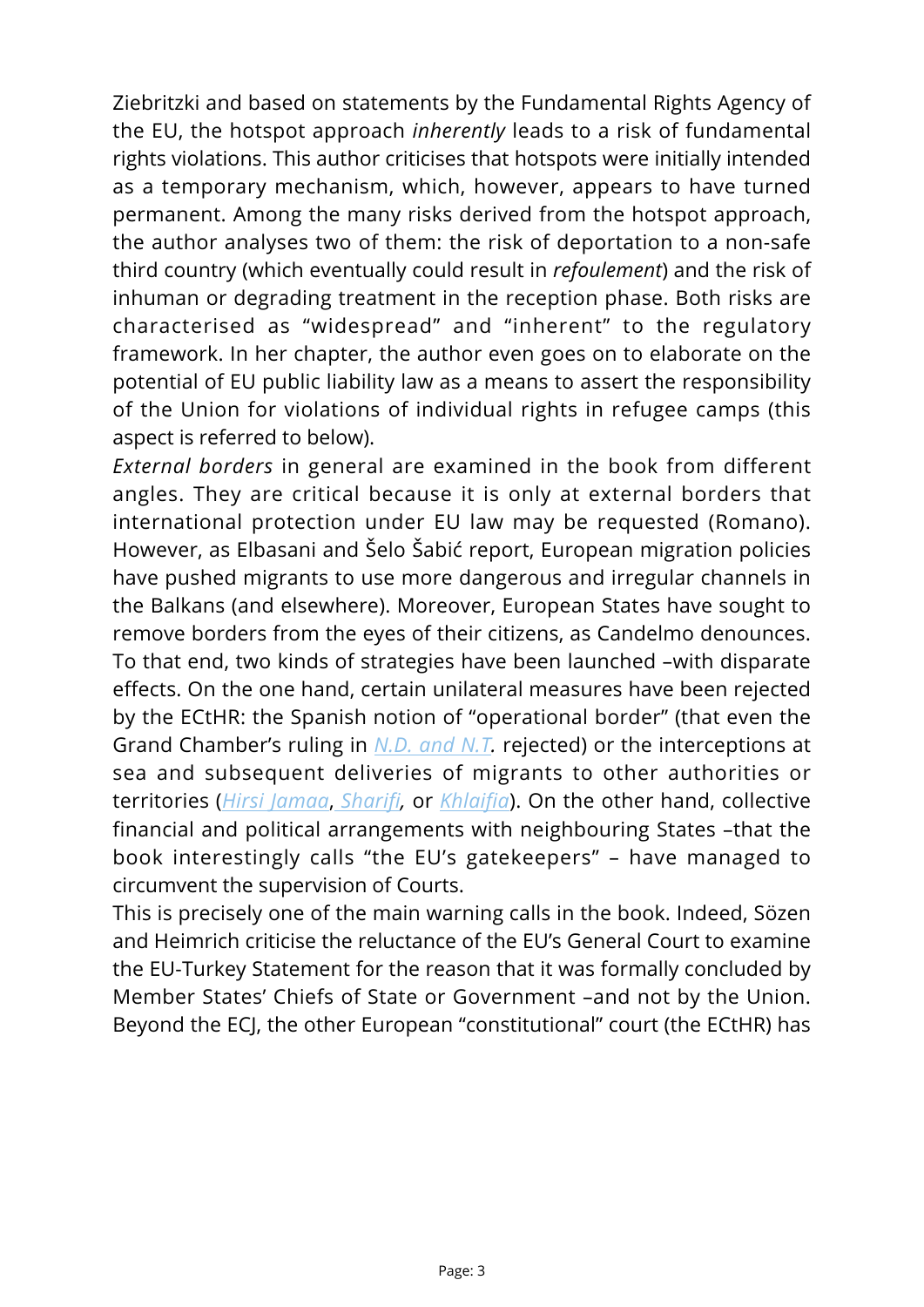examined whether certain aspects of border control were acceptable under the Convention –to no satisfactory result in the *N.D. and N.T.* case. The book focuses on EU law and, therefore, does not address the ECtHR's case law in depth. It is however meaningful to remind that the Grand Chamber in Strasbourg denied any responsibility of the Spanish authorities in the handling of returned migrants by Moroccan security forces. Moreover, immediate removals at the Melilla border fence were accepted despite the lack of every procedural caution, thus [making the](http://romatrepress.uniroma3.it/wp-content/uploads/2020/10/05.lade-cerd.pdf) [fence a](http://romatrepress.uniroma3.it/wp-content/uploads/2020/10/05.lade-cerd.pdf) *[no-rights area for migrants](http://romatrepress.uniroma3.it/wp-content/uploads/2020/10/05.lade-cerd.pdf)*.

The problem of justiciability is linked with the attribution of responsibility. It has been discussed whether accountability for human rights violations of migrants should regard Member States or rather the EU itself. Ziebritzki's study of EU liability law is a commendable step in this respect. Member States, nevertheless, remain in control of decisive aspects, as Fernández Rojo illustrates in his study of the new European Border and Coast Guard's administrative governance. Sözen and Heimrich's chapter, in turn, reminds that the General Court refused to analyse the EU-Turkey Statement with the argument that it had been concluded between the Member States and not the EU. Therefore, the question of *who is accountable* seems far from settled –as the complex allocation of power in the EU might have announced.

Another major concern comes from the growing use of soft law. Soft law often fills the gaps that may derive from the lack of binding international agreements: for instance, resettlement policies are based on soft law developed by the UNHCR (Romano). Moreover, soft law can leave room for a useful flexibility benefitting one or more of the parties in such an informal agreement. But there is a downside to the use of soft law when human rights are at stake. As Donaire Villa's chapter illustrates, European States have linked cooperation funds to the outsourcing of migratory control to third countries, thus avoiding the publicity required for adopting international treaties as such. Sözen and Heimrich share this view concerning the EU-Turkey Statement. Finally, Pretto criticises the (soft, but effective) imposition of a normative system on neighbouring countries, rather than adopting a *non-colonialist* perspective of human